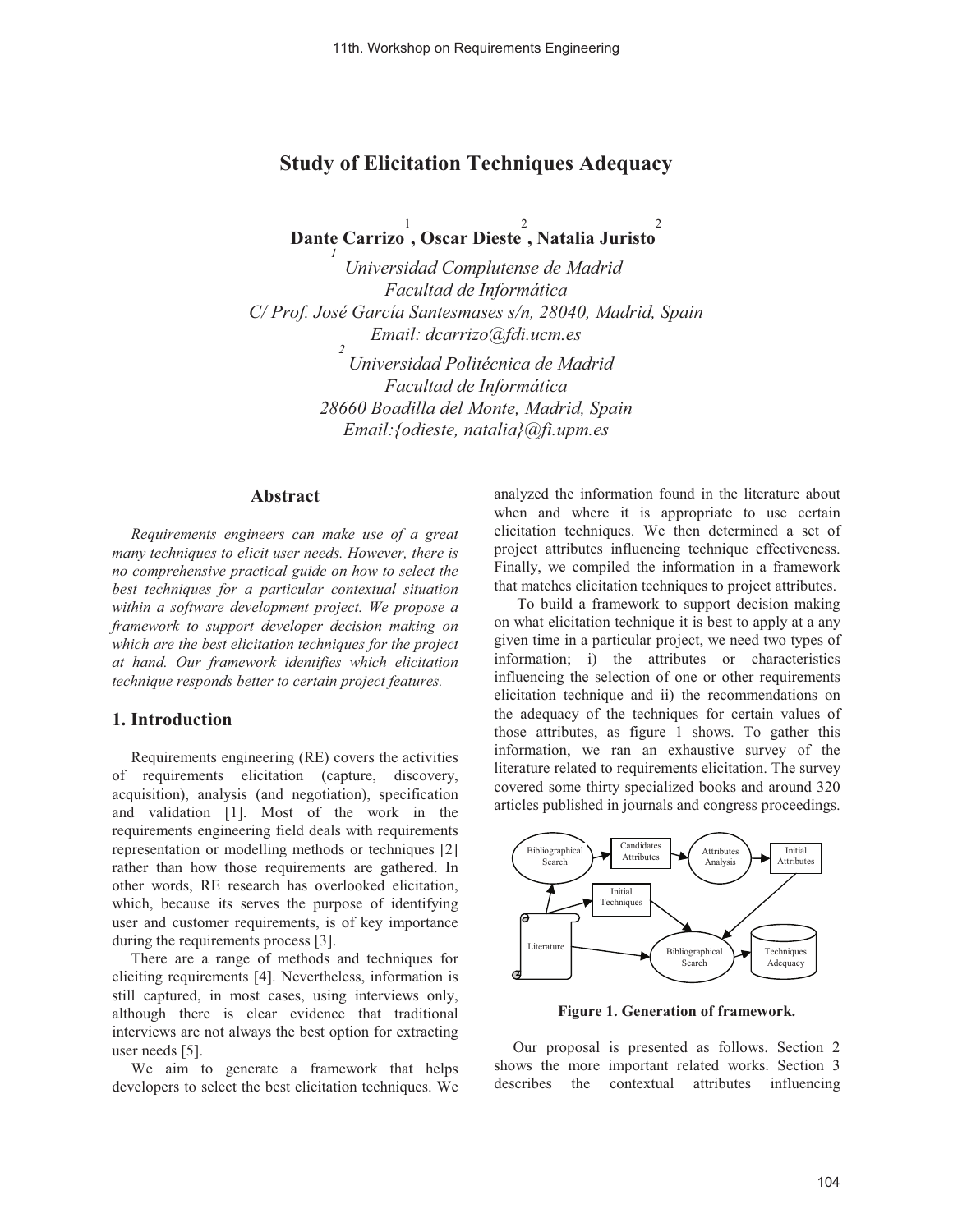elicitation technique fitness. Section 4 discusses the adequacy of techniques for the context attributes. Finally, section 5 presents a discussion and the conclusions of our study.

### **2. Related work**

In an earlier article [66], we presented a survey of work related to the problem of elicitation techniques selection. The works covered by the survey range from theoretical studies presenting models or approaches to support technique selection in a particular area to simpler, often statistically unconfirmed empirical studies testing the use of some technique or method in a very specific case. We surveyed two main areas: requirements elicitation (obviously) and knowledge acquisition (because this is where elicitation techniques have mostly been applied).

There are few works in the field of requirements elicitation related to the problem of selecting the right technique to apply in a particular situation. Maiden and Rugg [10] and Davis and Hickey [27], especially, propose theoretical frameworks that include a sizeable number of techniques and factors that influencing the selection problem. However, there has been little validation of these proposals and their practical application is not evident. The other related work is confined to not very reliable experimental studies on just a few techniques. These experiments consider very few factors, and their results are, therefore, difficult to generalize and only valid for the situation in which the examined attribute values apply. Therefore, it is difficult to extend their validity to other attributes or techniques, for which purpose the experiment would need to be replicated.

In the field of knowledge engineering, not much work has been done on evaluating techniques for the purpose of prescribing their use either. The only framework is proposed by Dhaliwal and Benbazat [7] who discuss this problem at length and state the key influential factors, albeit without providing further detail. Consequently, it should not be considered as a selection framework, but merely as a guide for running future empirical studies. Other related work includes experiments of varying reliability which have tested only a few techniques. These studies consider very few attributes that can affect the choice of a technique, and are therefore not terribly useful.

#### **3. Contextual attributes**

We examined two types of studies to establish the contextual attributes: proposals of problem-solving frameworks and empirical studies. We identified six frameworks and located eleven empirical studies. The frameworks comprise problem-solving approaches for selecting elicitation techniques. They define attributes that were found by the authors to have a bearing on decision making. The empirical studies cover experiments run with the aim of demonstrating how a change to some contextual attribute modifies the effectiveness of certain techniques.

From these sources we gathered a preliminary set of possibly influential attributes. We grouped the identified attributes under five key elicitation process factors describing the context in which elicitation takes place. These are:

- Elicitor: Development team agent that elicits information on requirements. Other names, such as analyst or requirements engineer, are used in the literature to refer to this role.
- Informant: Agent (for the purposes of this study, human) that has the information necessary to define the requirements. Informants can be customers, users and, generally, anybody that has a stake in software development.
- Problem Domain: The problem that the software system under construction is to solve, and that has an impact on the elicitation process.
- Solution Domain: Software product being developed to solve the problem.
- Elicitation Process: Set of elicitation sessions necessary to understand and extract requirements.

We have established a number of criteria to decide whether an attribute should be selected to be part of the final attribute set. These criteria are mostly related to whether or not the attribute can be defined and justified:

- Theoretical Justifiability (TJ): Can a logical justification be found for the attribute influencing elicitation technique effectiveness? The possible values are: No (N), Possibly (P), and Yes (Y).
- Assessability (A): Can ratings be established for the different attribute values? The possible values are: Low (L), Medium (M) and High (H).
- Instrumentability (I): Can a value be assigned to the attribute during a development project? The possible values are: Low (L), Medium (M), and High (H).

When the analysis criteria have been analyzed and assessed, a decision can be made about what to do with each attribute. The actions that can be taken with respect to an attribute are:

- Accept (A): Accepted as it is.
- Eliminate (E): Eliminated for not complying with one or more of the criteria.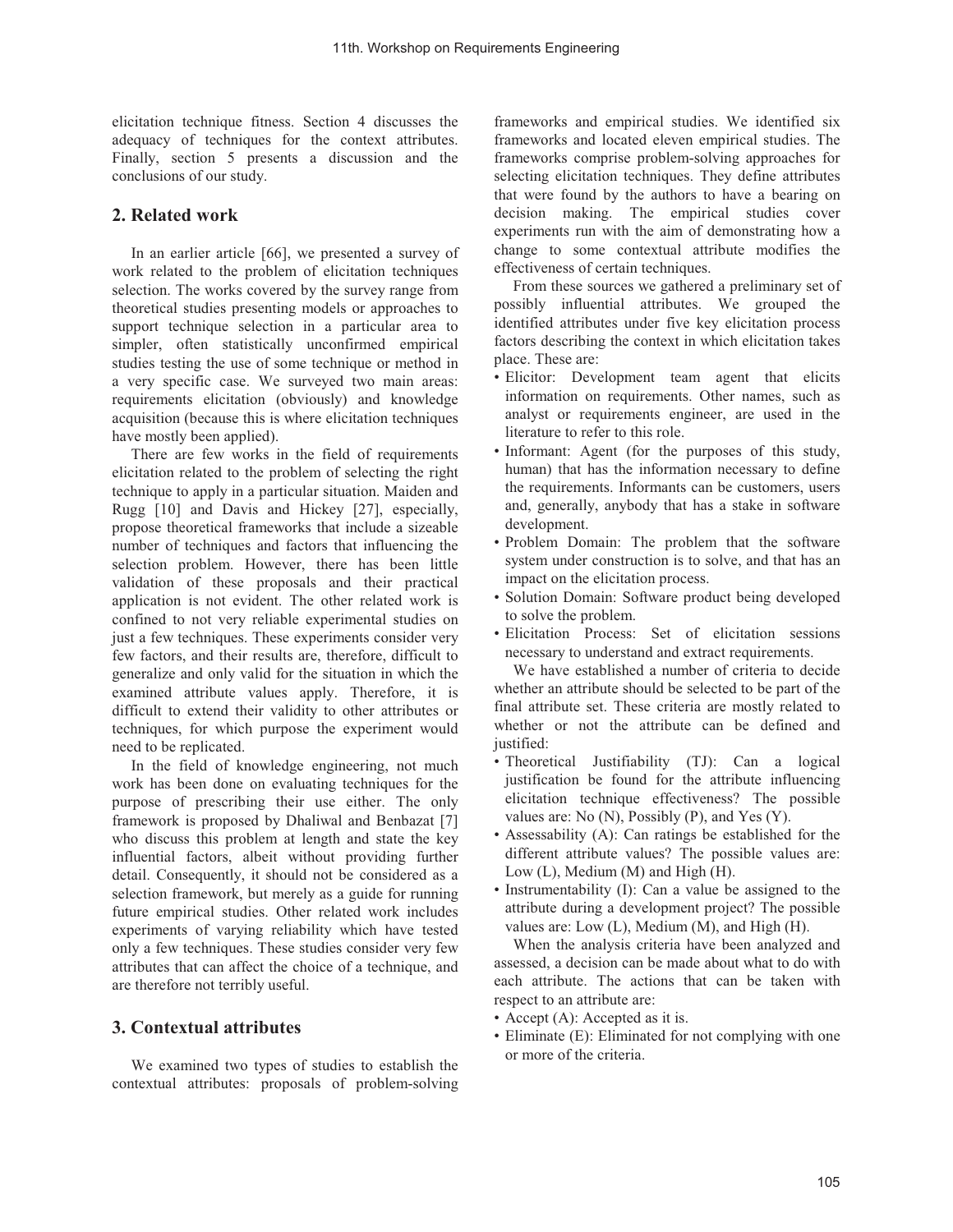- Merge (M): Merged with another attribute because they are similar.
- Change (C): Name changed to make its meaning clearer.

For an attribute to be eliminated, its influence *should not be justifiable,* or its assessability or instrumentability should be *low*. If the proposed framework really is to be a useful guide for practitioners, the attribute values should be clearly distinguishable, and it should be fairly easy and quick to assign a value in any particular development case.

Table 1 shows a summary of this analysis, and references to the sources used [67].

Apart from the attributes obtained from this analysis, we have aggregated five new attributes based on our practical and theoretical experience (they appear as '+' in Table 1). Although no one has so far proposed these new attributes, we believe they do influence technique effectiveness. Specifically, we found that *Location/Accessibility, Availability of Time, Availability of Information, Problem Definedness and Process Time* had not been proposed as attributes influencing elicitation technique selection. We think that Location/Accessibility, for example, clearly influences which elicitation technique should be used, because some techniques are designed to facilitate elicitation from informants that cannot attend a face-toface session. Likewise, there are techniques that are more applicable when the informant does not have much time to spare to participate in elicitation sessions or techniques (A*vailability of Time* attribute).

Similarly, A*vailability of Information* is a relevant attribute since the use of some techniques is conditioned by the fact that they require certain information. Also, there are techniques that require a clear understanding of the problem prior to the session, whereas others ease this understanding. Accordingly, *Problem Definedness* has an impact on the decision about which elicitation technique to use. Finally, some techniques appear to work better at the start of the process than others (*Process Time* attribute).

As a result of this analysis to determine which attributes influence the selection of the best elicitation techniques, a great many of the baseline attributes were maintained, although the names of most were modified appropriately. Others were merged and a few others were added. This totalled 16 attributes: four for the *elicitor* factor, seven for the *informant* factor, three for the *problem domain* factor and two for the *elicitation process* factor.

Finally, we established the possible values of each attribute, that is, how the attributes can be rated in a real-life situation. Table 2 presents the selected set of attributes, the values of each attribute and the respective descriptions.

## **4. Technique adequacy**

To determine the adequacy of the techniques, we reviewed the related literature to find out whether or not the techniques are recommended for use with each influential attribute. From the books and articles on requirements, we were able to identify two sources: expert opinion and empirical studies. The expert opinion is a proposal made by an expert in the field prescribing the use of the technique under certain circumstances. The empirical studies output adequacy values deduced from the results of an experiment.

Table 3 shows the type of information we have found for every technique-attribute pair. The expert opinions are placed at the top of the cell and the empirical studies at the bottom.

By making this distinction between sources, the adequacy prescriptions that the framework will generate can be rated in ascending order of reliability. These ratings are described below and are shaded differently in Table 4 to highlight:

- Expert opinion: Experts that propose the use of a particular technique under certain circumstances (shaded light grey).
- Empirical sign: There is just one experiment showing a particular technique to be adequate under certain circumstances (shaded dark grey).
- Empirical evidence: There are two or more experiments corroborating the adequacy of the technique (shaded with horizontal lines).

Where entries are left blank, it means that there are no prescriptions on the adequacy of the techniques for those attributes. We have analysed the cases about which no information is forthcoming from the viewpoint of logic, our own experience and the key characteristics of each technique in order to generate possible adequacy levels.

Table 5 shows the final result, where the different technique adequacy levels are represented according to the following notation:

 $\sqrt{ }$ : The technique is adequate for the attribute value in question. This means that the results of using this technique to elicit information would be better than using a technique with a lower adequacy level. Therefore, if the context has this attribute value, this technique should be given priority during selection over less adequate techniques.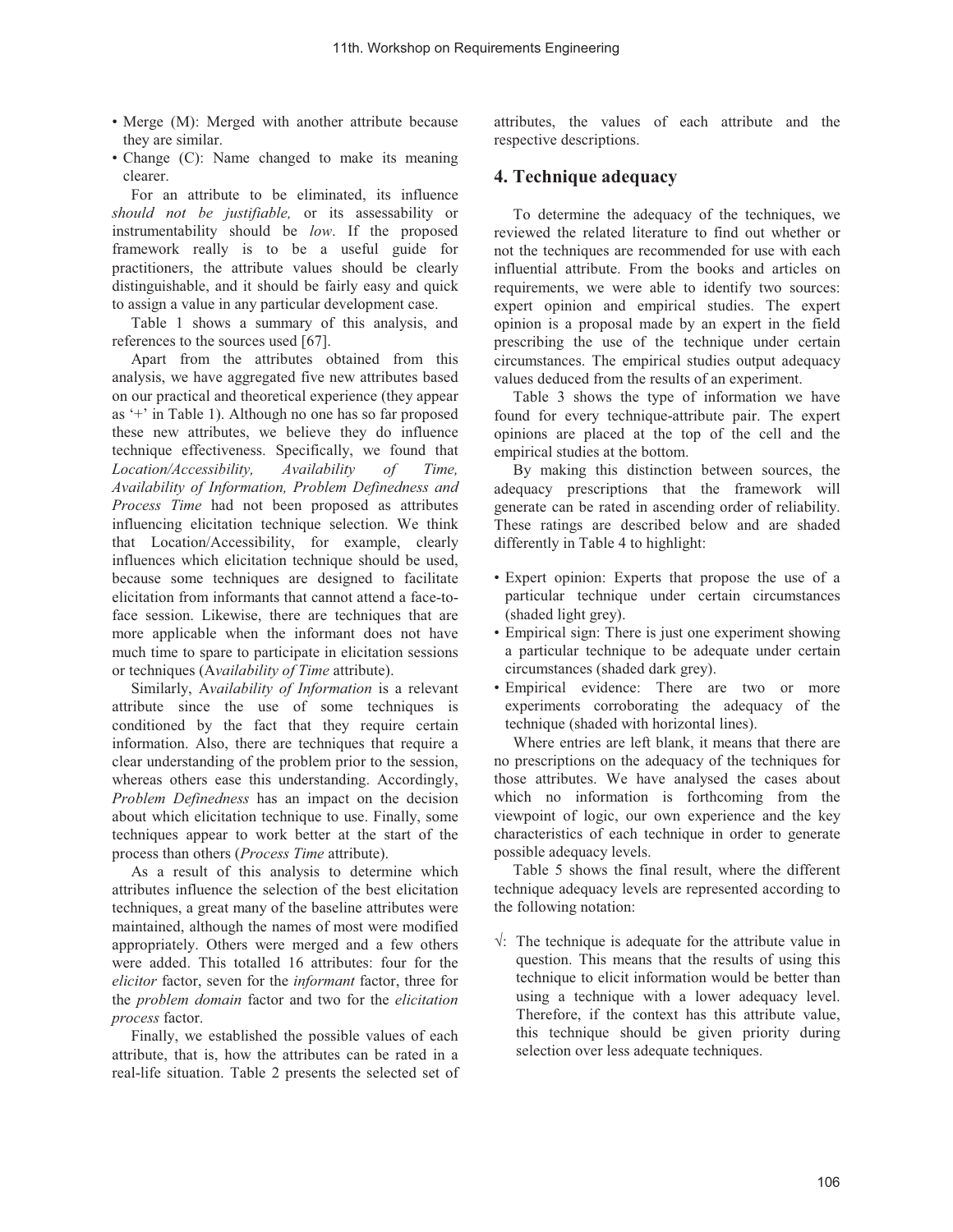| <b>FACTOR</b>      | <b>ATTRIBUTES</b>                                           | PROPOSING AUTHORS                                                                                              | ASSESS-        | <b>INSTRUMENT-</b> | THEORETICAL           | <b>ACTION</b>   |
|--------------------|-------------------------------------------------------------|----------------------------------------------------------------------------------------------------------------|----------------|--------------------|-----------------------|-----------------|
|                    |                                                             |                                                                                                                | <b>ABILITY</b> | <b>ABILITY</b>     | <b>JUSTIFIABILITY</b> |                 |
|                    | Requirements engineering<br>experience (Elicitation)        | Lloyd 2002 [6]<br>Dhaliwal & Benbazat 1990 [7]<br>Agarwal & Tanniru 1990 [8]                                   | Н              | Н                  | Y                     | C               |
| <b>Elicitor</b>    | Technical knowledge of<br>(training in) elicitation methods | Dhaliwal & Benbazat 1990 [7]                                                                                   | H              | H                  | Y                     | $\mathcal{C}$   |
|                    | Knowledge of (familiarity<br>with) domain                   | Dhaliwal & Benbazat 1990 [7]                                                                                   | H              | H                  | Y                     | $\mathcal{C}$   |
|                    | Experience with elicitation<br>methods (technique)          | Dhaliwal & Benbazat 1990 [7]                                                                                   | H              | Н                  | Y                     | $\mathcal{C}$   |
|                    | Cognitive problems                                          | Byrd et al. 1992 [9]                                                                                           | М              | L                  | P                     | E               |
|                    | Number of users (per session)                               | Maiden & Rugg 1996 [10]                                                                                        | Н              | Н                  | Y                     | C               |
|                    | Number of experts                                           | Roth & Wood 1993 [11]                                                                                          | Н              | Н                  | Y                     | М               |
|                    | User involvement (interest)                                 | Lloyd 2002 [6]                                                                                                 | H              | M                  | Y                     | $\mathcal{C}$   |
|                    | Location/accessibility                                      |                                                                                                                | H              | Н                  | Y                     | $^{+}$          |
|                    | Availability of time                                        |                                                                                                                | Н              | Н                  | Y                     |                 |
| Informant          | Expertise                                                   | Burton et al. 1990 [12]<br>Dhaliwal & Benbazat 1990 [7]                                                        | Н              | Н                  | Y                     | Н               |
|                    | Cognitive styles (articulability)                           | Dhaliwal & Benbazat 1990 [7]                                                                                   | M              | M                  | Y                     | C               |
|                    | Personality variables                                       | Dhaliwal & Benbazat 1990 [7]                                                                                   | М              | L                  | $\mathbf{P}$          | E               |
|                    | Cognitive problems<br>(consensus among informants)          | Byrd et al. 1992 [9]                                                                                           | М              | М                  | Y                     | $\mathcal{C}$   |
|                    | Cognitive skills                                            | Chao & Salvendy 1995 [13]                                                                                      | M              | L                  | P                     | М               |
|                    | Type of phenomena                                           | Maiden & Rugg 1996 [10]                                                                                        | M              | L                  | $\mathbf{P}$          | E               |
|                    | Type of information<br>(to be elicited)                     | Browne & Rogich 2001 [14]<br>McCloskey et al. 1991 [15]<br>Kim & Courtney 1988 [16]<br>Maiden & Rugg 1996 [10] | M              | M                  | Y                     | C               |
|                    | Type of heuristics                                          | Grabowski 1988 [17]                                                                                            | Н              | M                  | $\mathbf{P}$          | М               |
|                    | Availability of information                                 |                                                                                                                | М              | M                  | Y                     | $\! + \!$       |
|                    | Domain fields                                               | Shadbolt & Burton 1989 [18]                                                                                    | L              | М                  | P                     | E               |
|                    | Perceived structuredness                                    | Dhaliwal & Benbazat 1990 [7]<br>Kim & Courtney 1988 [16]                                                       | М              | L                  | N                     | E               |
| Problem<br>Domain  | Problem definedness                                         |                                                                                                                | Н              | М                  | Y                     | $^{+}$          |
|                    | Uncertainty                                                 | Dhaliwal & Benbazat 1990 [7]<br>Fazlollahi & Tanniru 1991 [19]                                                 | Н              | М                  | P                     | М               |
|                    | Type of tasks                                               | Dhaliwal & Benbazat 1990 [7]<br>Wagner et al. 2003 [20]<br>Chao & Salvendy 1995 [13]                           | L              | M                  | Y                     | E               |
|                    | Domain entities                                             | Byrd et al. 1992 [9]                                                                                           | Н              | Н                  | Y                     | M               |
|                    | Confusedness                                                | Fazlollahi & Tanniru 1991 [19]                                                                                 | Н              | М                  | P                     | М               |
|                    | Size                                                        | Kim & Courtney 1988 [16]                                                                                       | Н              | L                  | N                     | E               |
|                    | Complexity                                                  | Kim & Courtney 1988 [16]<br>Holsapple & Raj 1994 [21]                                                          | Н              | L                  | Y                     | E               |
| <b>Solution</b>    | Product type                                                | Keil & Carmel 1995 [22]                                                                                        | L              | M                  | Y                     | E               |
| Domain             | Problem-solving methods                                     | Dhaliwal & Benbazat 1990 [7]                                                                                   | М              | L                  | N                     | E               |
|                    | Purpose of requirements                                     | Maiden & Rugg 1996 [10]                                                                                        | М              | Н                  | Ν                     | E               |
| <b>Elicitation</b> | Constraints (time)                                          | Maiden & Rugg 1996 [10]                                                                                        | Н              | Н                  | Y                     | $\mathcal{C}$   |
| <b>Process</b>     | Process time                                                |                                                                                                                | М              | Н                  | Y                     | $\! + \!\!\!\!$ |
|                    | Development methodology                                     | Dhaliwal & Benbazat 1990 [7]                                                                                   | L              | Н                  | $\mathbf{P}$          | E               |

Table 1. **Analysis of contextual attributes of influence.**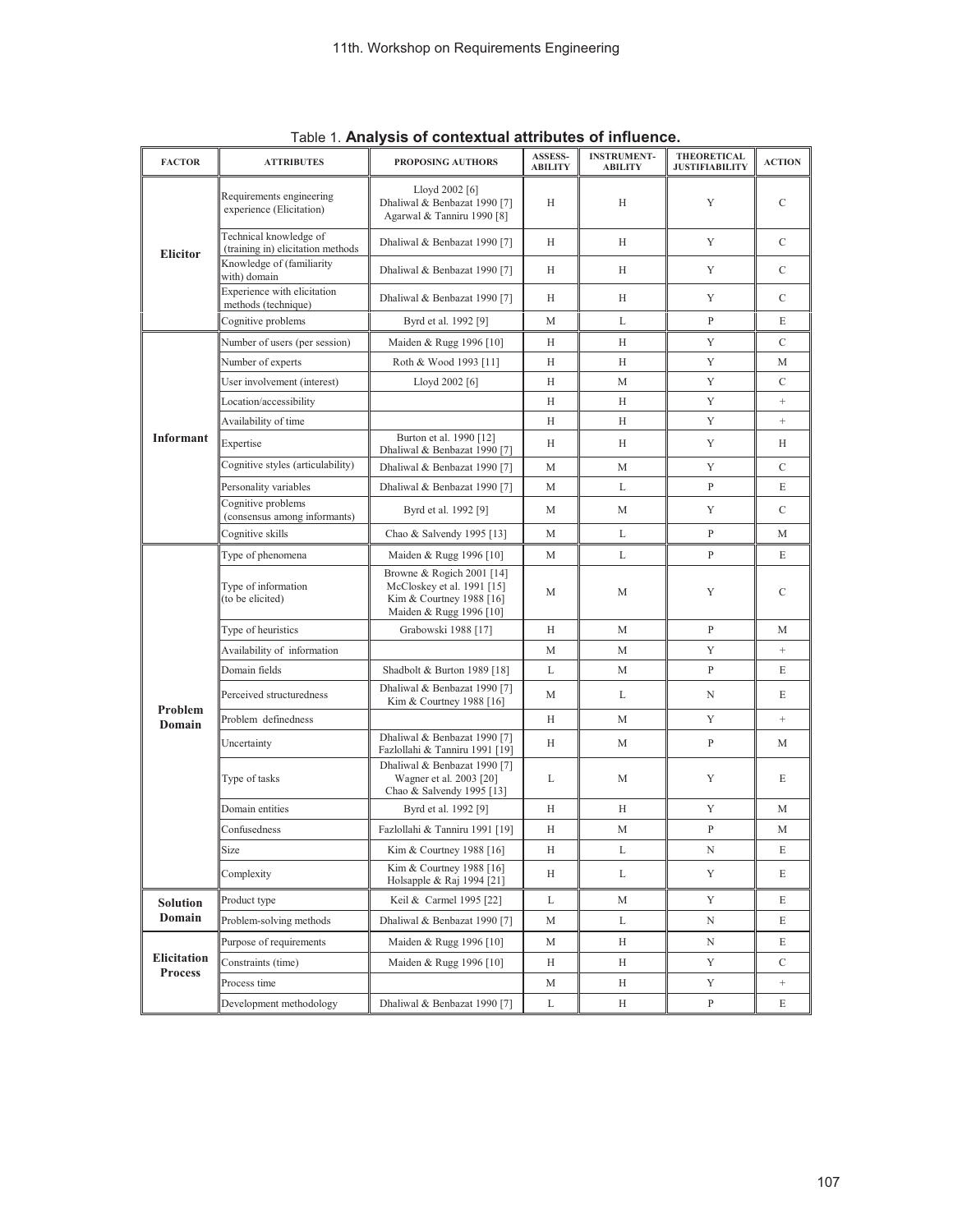| <b>FACTOR</b>      | <b>ATTRIBUTES</b>              | <b>DESCRIPTION</b>                                                           | <b>VALUES</b> | <b>DESCRIPTION</b>                       |  |  |  |  |  |
|--------------------|--------------------------------|------------------------------------------------------------------------------|---------------|------------------------------------------|--|--|--|--|--|
|                    | Training in                    |                                                                              | High          | Formal and practical training            |  |  |  |  |  |
|                    | Elicitation                    | Elicitor's previous training and practice<br>with each elicitation technique | Low           | Training without practice                |  |  |  |  |  |
|                    | Techniques                     |                                                                              | Zero          | No knowledge at all                      |  |  |  |  |  |
|                    |                                | Number of earlier projects in which the                                      | High          | More than 5 elicitation projects         |  |  |  |  |  |
|                    | Elicitation<br>Experience      | elicitor has carried out elicitation                                         | Medium        | 2 to 5 elicitation projects              |  |  |  |  |  |
| <b>Elicitor</b>    |                                | activities                                                                   | Low           | Less than 2 elicitation projects         |  |  |  |  |  |
|                    | Experience with                | Number of earlier elicitation activities in                                  | High          | More than 5 technique applications       |  |  |  |  |  |
|                    | Elicitation                    | which the elicitor has applied each                                          | Low           | From 1 to 5 technique applications       |  |  |  |  |  |
|                    | Techniques                     | technique                                                                    | Zero          | No application of the technique          |  |  |  |  |  |
|                    |                                | Number of earlier projects in the domain                                     | High          | More than 2 projects or formal knowledge |  |  |  |  |  |
|                    | Familiarity with<br>Domain     | carried out by or domain knowledge                                           | Low           | From 1 to 2 projects or formal knowledge |  |  |  |  |  |
|                    |                                | acquired by the elicitor                                                     | Zero          | No knowledge at all                      |  |  |  |  |  |
|                    |                                | Number<br>of<br>individuals<br>that<br>can                                   | Individual    | 1 individual                             |  |  |  |  |  |
|                    | People per<br>Session          | simultaneously<br>participate<br>in<br>the                                   | Group         | From 2 to 5 individuals                  |  |  |  |  |  |
|                    |                                | elicitation session                                                          | Mass          | More than 5 individuals                  |  |  |  |  |  |
|                    | Consensus                      |                                                                              | High          | Consensus                                |  |  |  |  |  |
|                    | among<br>Informants            | Initial agreement between informants                                         | Low           | No consensus                             |  |  |  |  |  |
|                    |                                |                                                                              | High          | Very interested                          |  |  |  |  |  |
|                    | Informant Interest             | Informant's eagerness to participate in<br>the elicitation sessions          | Low           | Not very interested                      |  |  |  |  |  |
|                    |                                |                                                                              | Zero          | Uninterested                             |  |  |  |  |  |
| <b>Informant</b>   |                                |                                                                              | Expert        | More than 5 years in the domain or role  |  |  |  |  |  |
|                    | Expertise                      | Informant's expertise in the problem or<br>work domain                       | Knowledgeable | From 2 to 5 years in the domain or role  |  |  |  |  |  |
|                    |                                |                                                                              | Novice        | Less than 2 years in the domain or role  |  |  |  |  |  |
|                    |                                |                                                                              | High          | Explains knowledge very well             |  |  |  |  |  |
|                    | Articulability                 | Informant's skill at explaining his or her<br>knowledge                      | Medium        | Explains knowledge reasonably well       |  |  |  |  |  |
|                    |                                |                                                                              | Low           | Does not explain knowledge clearly       |  |  |  |  |  |
|                    | Availability of                | Time the informant has to spend on the                                       | High          | Has enough time                          |  |  |  |  |  |
|                    | Time                           | sessions                                                                     | Low           | Has less time than necessary             |  |  |  |  |  |
|                    | Location/                      | Informant's physical<br>location<br>with                                     | Far           | In a different city from the elicitor    |  |  |  |  |  |
|                    | Accessibility                  | respect to the elicitor                                                      | Near          | In the same city as the elicitor         |  |  |  |  |  |
|                    | Type of                        |                                                                              | Strategic     | Elicits strategies, control, directives  |  |  |  |  |  |
|                    | Information to be              | Type of categorized information that the<br>technique can elicit             | Tactical      | Elicits processes, functions, heuristics |  |  |  |  |  |
|                    | Elicited                       |                                                                              | Basic         | Elicits concepts, attributes, elements   |  |  |  |  |  |
| Problem            |                                |                                                                              | More          | There is tactical/strategic information  |  |  |  |  |  |
| Domain             | Availability of<br>Information | Categorized information type that is<br>available before the session         | Less          | There is basic/tactical information      |  |  |  |  |  |
|                    |                                |                                                                              | Zero          | There is no information                  |  |  |  |  |  |
|                    | Problem                        | Clarity of the objectives and scope of the                                   | High          | Well defined                             |  |  |  |  |  |
|                    | Definedness                    | project                                                                      | Low           | Poorly defined                           |  |  |  |  |  |
|                    |                                |                                                                              | High          | Not enough time                          |  |  |  |  |  |
|                    | Project Time<br>Constraint     | Relative time available in the project for<br>applying the technique         | Medium        | Enough time                              |  |  |  |  |  |
| <b>Elicitation</b> |                                |                                                                              | Low           | More than enough time                    |  |  |  |  |  |
| <b>Process</b>     |                                |                                                                              | Start         | Elicitation of general definitions       |  |  |  |  |  |
|                    | Process Time                   | Pre-session stage of the elicitation<br>process                              | Middle        | Elicitation of key requirements          |  |  |  |  |  |
|                    |                                |                                                                              | End           | Elicitation of last information          |  |  |  |  |  |

Table 2. **Selected contextual attributes of influence.**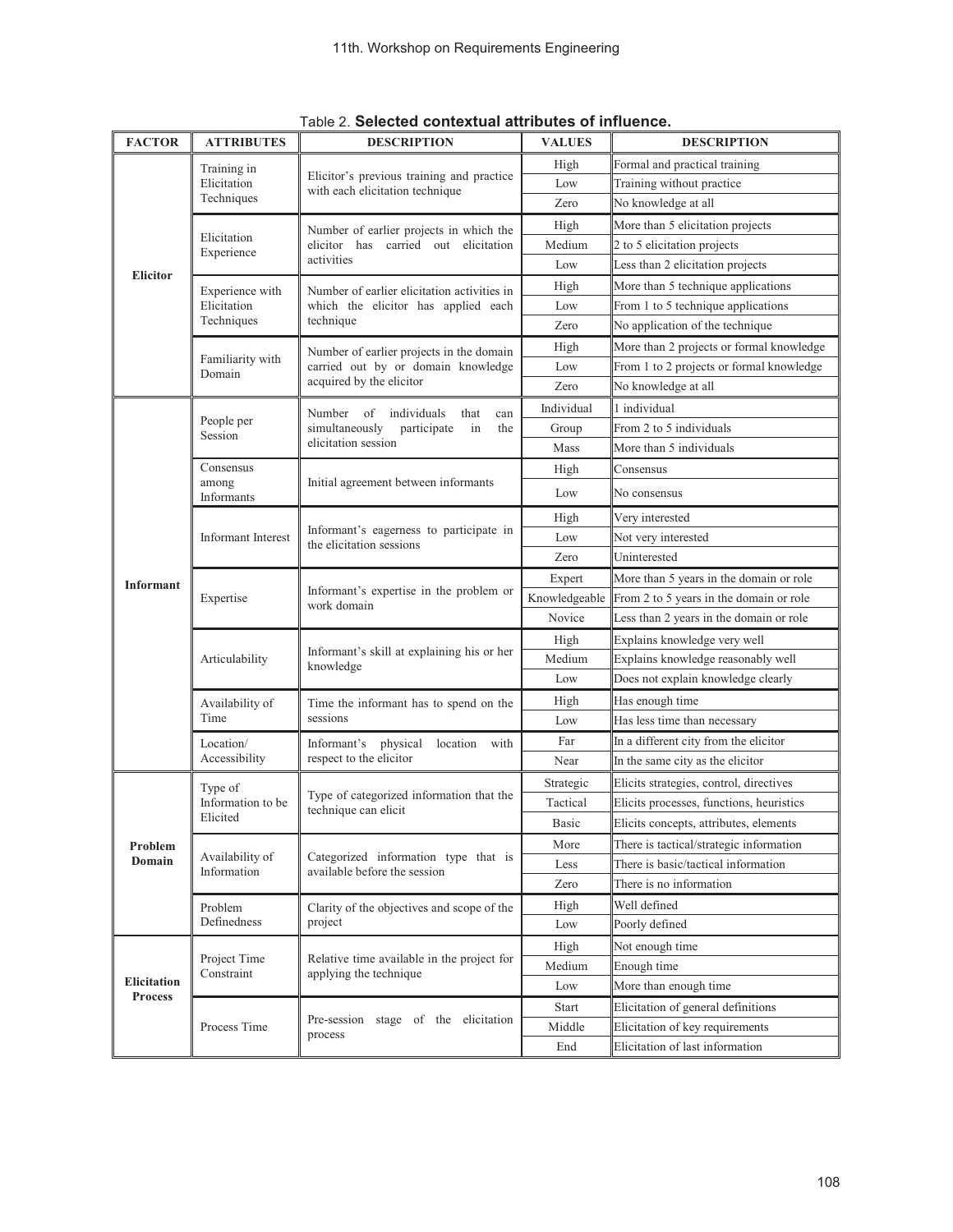| Technique<br>Attribute                          | Open-ended<br>Interview                                                                          | Structured<br>Interview                                   | Task<br>Observation                                                                    | <b>Card Sorting</b><br>Laddering                                                                  | Questionnaires                  | <b>Protocol Analysis</b>                                                                                              | Repertory<br>Grid                                                      | <b>Brainstorming</b>                                         | Nominal<br>Group T.                 | Delphi<br>Technique                                     | Participant<br>Observation                                                                            | Prototyping                                                                                      | <b>Focus Group</b>                                                   | <b>JAD</b><br>Workshop                                                                     | Scenarios/<br><b>Use Cases</b>                                                                   |                   |
|-------------------------------------------------|--------------------------------------------------------------------------------------------------|-----------------------------------------------------------|----------------------------------------------------------------------------------------|---------------------------------------------------------------------------------------------------|---------------------------------|-----------------------------------------------------------------------------------------------------------------------|------------------------------------------------------------------------|--------------------------------------------------------------|-------------------------------------|---------------------------------------------------------|-------------------------------------------------------------------------------------------------------|--------------------------------------------------------------------------------------------------|----------------------------------------------------------------------|--------------------------------------------------------------------------------------------|--------------------------------------------------------------------------------------------------|-------------------|
| <b>Training</b> in<br>Elicitation               | latista & Carvalho<br>2003 [23]                                                                  | atista & Carvalho<br>2003 [23]                            | Maiden & Rugg 1994<br>[0]<br>Batista & Carvalho<br>2003 [23]                           |                                                                                                   | Batista & Carvalho<br>2003 [23] | Iolsapple & Raj 1994<br>21]                                                                                           |                                                                        | Isaksen 1998 [45]<br>Batista & Carvalho<br>2003 [23]         |                                     |                                                         |                                                                                                       | satista & Carvalho 2003 [23]                                                                     | Respect 1997 [33]                                                    | Batista & Carvalho 2003<br>231                                                             | merville & Sawyer<br>2004 [35]<br>Batista & Carvalho 2003<br>23]                                 |                   |
| <b>Techniques</b>                               |                                                                                                  |                                                           |                                                                                        |                                                                                                   |                                 |                                                                                                                       |                                                                        | Offner et al. 1996 [46]<br>xley et al. 1996 [47]             |                                     |                                                         |                                                                                                       |                                                                                                  |                                                                      |                                                                                            |                                                                                                  |                   |
| Elicitation<br>Experience                       | Pan et al. 1997 [24]                                                                             |                                                           |                                                                                        |                                                                                                   |                                 |                                                                                                                       |                                                                        |                                                              |                                     |                                                         |                                                                                                       |                                                                                                  |                                                                      | Duggan & Thachenkary<br>2003 [62]<br>Leffingwell & Widrig<br>2006 [63]                     | Respect 1997 [33]                                                                                | Table             |
|                                                 | Lloyd 2002 <sup>[6]</sup>                                                                        | Agarwal & Tannir<br>1990 [8]                              |                                                                                        |                                                                                                   |                                 |                                                                                                                       |                                                                        |                                                              |                                     |                                                         |                                                                                                       |                                                                                                  |                                                                      |                                                                                            |                                                                                                  | ب<br>ŢŅ           |
| Experience<br>with Elicitation                  | Cooke 1994 [25]<br>Scott et al. 1991 [26]                                                        |                                                           |                                                                                        | Easterby-Smith<br>1981 [38]                                                                       |                                 |                                                                                                                       |                                                                        |                                                              |                                     |                                                         |                                                                                                       |                                                                                                  |                                                                      | Duggan & Thachenkary<br>2003 [62]                                                          | ong Gil Ko 1999 [65]                                                                             |                   |
| <b>Techniques</b><br>Familiarity                |                                                                                                  | Hoffman 1987 [32]                                         |                                                                                        | McGeorge & Rugg<br>1992 [39]                                                                      |                                 | Holsapple & Raj 1994<br>21]                                                                                           |                                                                        |                                                              |                                     |                                                         | Respect 1997 [33]<br>Zowghi & Coulin                                                                  | Lloyd 2002 [6]                                                                                   |                                                                      |                                                                                            | loyd 2002 [6]                                                                                    |                   |
| with Domain                                     |                                                                                                  |                                                           |                                                                                        |                                                                                                   |                                 |                                                                                                                       |                                                                        |                                                              |                                     |                                                         | 0051431                                                                                               |                                                                                                  |                                                                      |                                                                                            |                                                                                                  |                   |
| People per<br><b>Session</b>                    | avis & Hickey 2002c<br>hristel & Kang 1992<br>281                                                | Christel & Kang<br>992 [28]                               | Davis & Hickey<br>002c [27]                                                            | ooke 1994 [25]                                                                                    |                                 |                                                                                                                       | iou 1992 [44]                                                          | Maiden & Rugg 1994<br>Respect 1997 [33]<br>bsborne 1953 [48] | Delbeca &<br>√an de Ven<br>971 [50] | <b>Boose 1986</b><br>$^{40}$                            |                                                                                                       |                                                                                                  | Vielsen 1993 [59]<br>lespect 1997 [33]<br>Engelbrektsson 2002<br>601 | Christel & Kang 1992<br>[28]<br>Wood et al. 1989 [64]                                      |                                                                                                  | xpert opinion     |
|                                                 |                                                                                                  |                                                           |                                                                                        |                                                                                                   |                                 |                                                                                                                       |                                                                        | Delbecq et al. 1975<br>491                                   |                                     | Roth & Wood<br>993 [11]                                 |                                                                                                       |                                                                                                  |                                                                      |                                                                                            |                                                                                                  | and               |
| Consensus<br>among                              |                                                                                                  |                                                           |                                                                                        |                                                                                                   |                                 |                                                                                                                       |                                                                        | iou 1992 [44]                                                | iou 1992<br>44]                     | Liou 1992 [44]<br>hen 1989 [51]                         |                                                                                                       |                                                                                                  |                                                                      |                                                                                            |                                                                                                  |                   |
| <b>Informants</b><br>Informant                  | Batista & Carvalho<br>2003 [23]                                                                  | Batista & Carvalho<br>2003 [23]                           | Jitnah et al. 1995 [29<br>Respect 1997 [33]<br>ommerville $\&$<br>awyer 2004 [35]      |                                                                                                   | Batista & Carvalho<br>2003 [23] |                                                                                                                       |                                                                        | Batista & Carvalho<br>1003 [23]                              |                                     |                                                         | Jitnah et al. 1995 [29]<br>saiedian & Dale 2000<br>$[52]$                                             | Teng & Sethi 1990 [54]<br>Lowghi & Coulin 2005 [43]<br>Batista & Carvalho 2003 [23               |                                                                      | Batista & Carvalho 2003<br>$[23]$                                                          | Batista & Carvalho 2003<br>231                                                                   | empirical studies |
| Interest                                        | Lloyd 2002 [6]                                                                                   |                                                           |                                                                                        |                                                                                                   |                                 |                                                                                                                       |                                                                        |                                                              |                                     |                                                         |                                                                                                       | Lloyd 2002 [6]<br>Alavi 1984 [55]                                                                |                                                                      |                                                                                            | Lloyd 2002 [6]                                                                                   |                   |
| Expertise                                       |                                                                                                  |                                                           |                                                                                        |                                                                                                   |                                 |                                                                                                                       |                                                                        |                                                              |                                     |                                                         | Beyer & Holtzblatt 199:<br>[53]                                                                       | Christel & Kang 1992 [28]                                                                        |                                                                      |                                                                                            |                                                                                                  |                   |
|                                                 | itnah et al. 1995 [29]                                                                           |                                                           |                                                                                        | Byrd et al. 1992 [9]                                                                              |                                 |                                                                                                                       | Byrd et al. 1992 [9]                                                   | Byrd et al. 1992 [9]                                         |                                     | Liou 1992 [44]                                          |                                                                                                       | Byrd et al. 1992 [9]                                                                             | Engelbrektsson 2002<br>601                                           | Juggan & Thachenkary                                                                       | ones & Britton 1996 [56]                                                                         |                   |
| <b>Articulability</b>                           | Chao & Salvendy 1995<br>131                                                                      |                                                           |                                                                                        |                                                                                                   |                                 | Wagner et al. 2003 [20]<br>litnah et al. 1995 [29]<br>Chao & Salvendy 1995                                            | Chao & Salvendy                                                        |                                                              |                                     |                                                         |                                                                                                       |                                                                                                  |                                                                      | 2003 [62]                                                                                  | 3yrd et al. 1992 [9]                                                                             |                   |
| <b>Availability of</b>                          |                                                                                                  |                                                           |                                                                                        |                                                                                                   | iou 1992 [44]                   | 13]                                                                                                                   | 995 [13]                                                               |                                                              |                                     |                                                         |                                                                                                       |                                                                                                  |                                                                      |                                                                                            |                                                                                                  |                   |
| Time<br>Location/<br><b>Accessibility</b>       | Javis & Hickey 2002c                                                                             |                                                           |                                                                                        |                                                                                                   |                                 |                                                                                                                       |                                                                        |                                                              |                                     | Liou 1992 [44]<br>Roth & Wood<br>1993 [11]              |                                                                                                       |                                                                                                  |                                                                      |                                                                                            |                                                                                                  | supporting the    |
| Type of<br><b>Information</b> to<br>be Elicited | Christel & Kang 1992<br>281<br>Maiden & Rugg 1994<br>101<br>.<br>Kotonya & Sommervil<br>998 [30] | Christel & Kang<br>992 [28]<br>Maiden & Rugg<br>1994 [10] | Maiden & Rugg 1994<br>101<br>Cooke 1994 [25]                                           | Boose 1985 [40]<br>Maiden & Rugg<br>1994 [10]<br>Burton et al. 1988b                              | Liou 1992 [44]                  | Iolsapple & Raj 1994<br>21]<br>Cim & Courtney 1988<br>[16]<br>Maiden & Rugg 1994<br>10]<br>Burton et al. 1988b [41]   | boose 1985 [40]<br>Kim & Courtney<br>1988 [16]<br>Pan et al. 1997 [24] | Liou 1992 [44]<br>Maiden & Rugg 1994<br>$10$ ]               | iou 1992<br>44]                     | Liou 1992 [44]                                          | Maiden & Rugg 1994<br>101<br>Beyer & Holtzblatt 1995<br>[53]<br>.<br>Kotonya & Sommervill<br>998 [30] | Maiden & Rugg 1994 [10]<br>Jones & Britton 1996 [56]<br>Sutcliffe 1996 [57]<br>Wiegers 1999 [58] |                                                                      | Christel & Kang 1992<br>$[28]$                                                             | Maiden & Rugg 1994<br>101<br>itnah et al. 1995 [29]<br>Pan et al. 1997 [24]<br>Wiegers 1999 [58] |                   |
| <b>Availability of</b><br>Information           |                                                                                                  | Cooke 1994 [25]<br>Hart 1986 [31]<br>Respect 1997 [33]    |                                                                                        | 41]<br>McGeorge & Rugg<br>1992 [39]<br>Zowghi & Coulin<br>2005 [43]<br>Maiden & Rugg<br>1994 [10] |                                 | Maiden & Rugg 1994<br>[0]                                                                                             | McGeorge & Rugg<br>992 [39]<br>Aaiden & Rugg<br>994 [10]               |                                                              |                                     |                                                         | Respect 1997 [33]                                                                                     |                                                                                                  |                                                                      |                                                                                            |                                                                                                  | adequacy          |
| Problem<br><b>Definedness</b>                   |                                                                                                  |                                                           |                                                                                        |                                                                                                   |                                 |                                                                                                                       |                                                                        |                                                              |                                     |                                                         |                                                                                                       | Teng & Sethi 1990 [54]<br>ones & Britton 1996 [56]<br>Viegers 1999 [58]                          |                                                                      |                                                                                            |                                                                                                  |                   |
| <b>Project Time</b><br>Constraint               | 3atista & Carvalho<br>2003 [23]                                                                  | ooke 1994 [25]<br>Geiwitz et al. 1988<br>$[34]$           | Alexander & Steven<br>2002 [36]<br>Preece et al. 1994 [37<br>Maiden & Rugg 1994<br>101 |                                                                                                   | Batista & Carvalho<br>2003 [23] | Liou 1992 [44]<br>Cooke 1994 [25]<br>Wagner et al. 2003 [20]<br>Maiden & Rugg 1994<br>101<br>Burton et al. 1988a [42] |                                                                        | Batista & Carvalho<br>2003 [23]                              |                                     | Roth & Wood<br>1993 [11]<br>Delbecq et al.<br>1975 [49] | Respect 1997 [33]<br>Alexander & Stevens<br>2002 [36]                                                 | Maiden & Rugg 1994 [10]<br>Respect 1997 [33]<br>Sommerville & Sawyer 2004<br>$\frac{1}{35}$      |                                                                      | Respect 1997 [33]<br>Alexander & Stevens<br>2002 [36]<br>Batista & Carvalho 2003<br>$[23]$ | 3atista & Carvalho 2003<br>231                                                                   | of techniques     |
| <b>Process Time</b>                             | ooke 1994 [25]<br>an et al. 1997 [24]<br>Hart 1986 [31]                                          |                                                           |                                                                                        |                                                                                                   |                                 |                                                                                                                       | Pan et al. 1997 [24] Respect 1997 [33]                                 |                                                              |                                     |                                                         |                                                                                                       | Jones & Britton 1996 [56]                                                                        | Respect 1997 [33]<br>Cuhn 2000 [61]                                  |                                                                                            | Pan et al. 1997 [24]                                                                             |                   |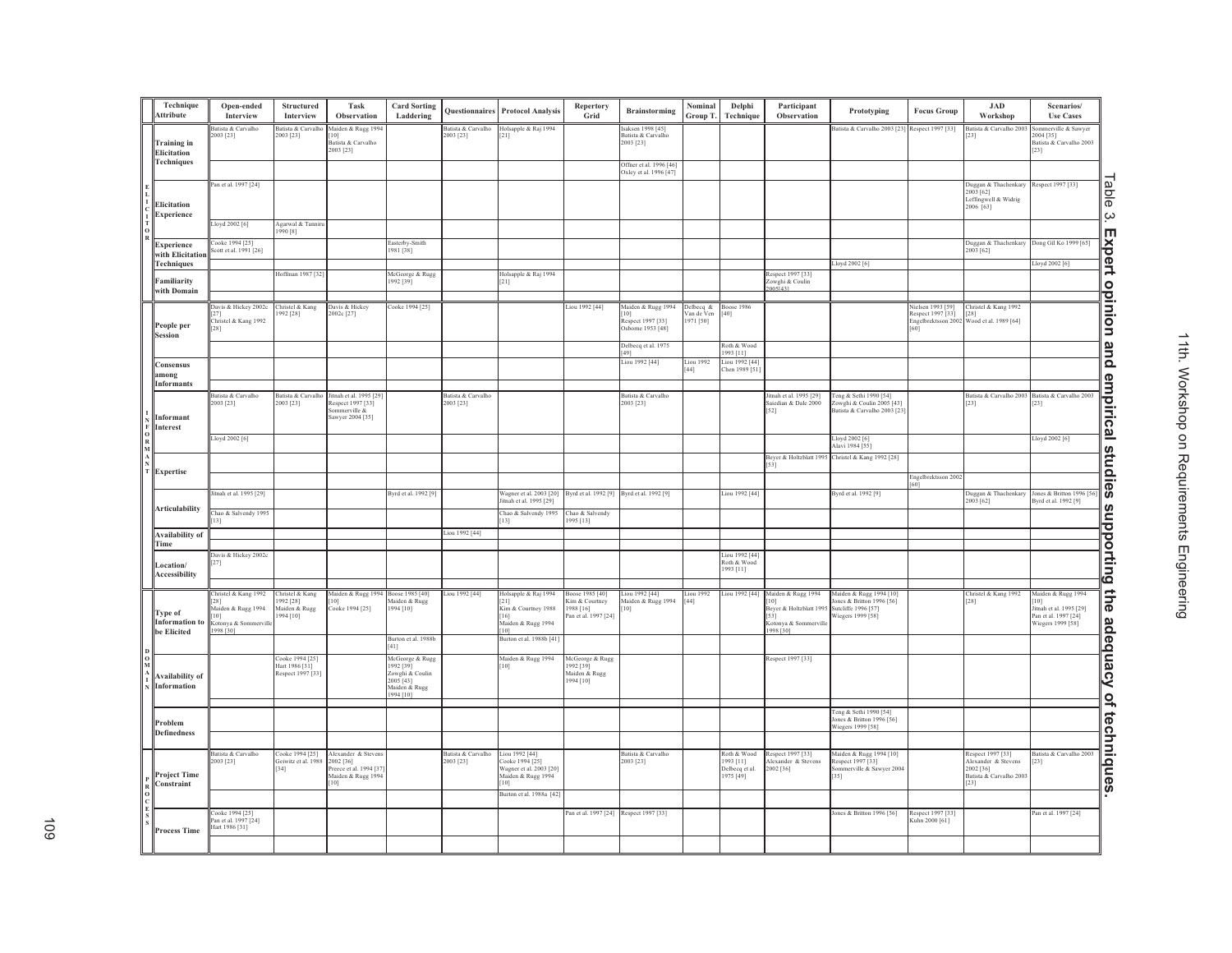| Factor         | <b>Attributes</b>                     | Open-ended Interv. | Structured Interv. | <b>Task Observation</b> | Card Sorting/Ladd. | Questionnaires | Protocol Analysis | Repertory Grid | <b>Brainstorming</b> | Nominal Group T. | Delphi Technique | Participant Obs. | Prototyping | <b>Focus Group</b> | <b>JAD Workshop</b> | Scenarios/U. Cases |
|----------------|---------------------------------------|--------------------|--------------------|-------------------------|--------------------|----------------|-------------------|----------------|----------------------|------------------|------------------|------------------|-------------|--------------------|---------------------|--------------------|
|                | Training in Elicitation Techniques    |                    |                    |                         |                    |                |                   |                |                      |                  |                  |                  |             |                    |                     |                    |
| Elicitor       | <b>Elicitation Experience</b>         |                    |                    |                         |                    |                |                   |                |                      |                  |                  |                  |             |                    |                     |                    |
|                | Experience with Elicitation Technique |                    |                    |                         |                    |                |                   |                |                      |                  |                  |                  |             |                    |                     |                    |
|                | Familiarity with Domain               |                    |                    |                         |                    |                |                   |                |                      |                  |                  |                  |             |                    |                     |                    |
|                | People per Session                    |                    |                    |                         |                    |                |                   |                |                      |                  |                  |                  |             |                    |                     |                    |
|                | Consensus among Informants            |                    |                    |                         |                    |                |                   |                |                      |                  |                  |                  |             |                    |                     |                    |
|                | <b>Informant Interest</b>             |                    |                    |                         |                    |                |                   |                |                      |                  |                  |                  |             |                    |                     |                    |
| Informant      | Expertise                             |                    |                    |                         |                    |                |                   |                |                      |                  |                  |                  |             |                    |                     |                    |
|                | Articulability                        |                    |                    |                         |                    |                |                   |                |                      |                  |                  |                  |             |                    |                     |                    |
|                | Availability of Time                  |                    |                    |                         |                    |                |                   |                |                      |                  |                  |                  |             |                    |                     |                    |
|                | Location/Accessibility                |                    |                    |                         |                    |                |                   |                |                      |                  |                  |                  |             |                    |                     |                    |
|                | Type of Information to be Elicited    |                    |                    |                         |                    |                |                   |                |                      |                  |                  |                  |             |                    |                     |                    |
| Problem Domain | Availability of Information           |                    |                    |                         |                    |                |                   |                |                      |                  |                  |                  |             |                    |                     |                    |
|                | Problem Definedness                   |                    |                    |                         |                    |                |                   |                |                      |                  |                  |                  |             |                    |                     |                    |
| Process        | Project Time Constraint               |                    |                    |                         |                    |                |                   |                |                      |                  |                  |                  |             |                    |                     |                    |
|                | Process Time                          |                    |                    |                         |                    |                |                   |                |                      |                  |                  |                  |             |                    |                     |                    |

Table 4. **Table of references classed by adequacy of techniques.**

- **–**: The technique is indifferent for the attribute value in question, that is, there is no guarantee that the results of applying this technique would be better than they would be if others were used. Although this technique is an option, a more adequate technique would be preferable.
- **×**: The technique has a low adequacy level for the attribute value in question. This technique is not recommended for use under the circumstances described by the attribute, because it is likely to produce worse results than other techniques.

To illustrate how we have compiled Table 5, let's look, for example, at how to assess the *Articulability*  attribute for the *Protocol Analysis* technique. This technique involves the informants putting into words how they would reason out a proposed case. The session's success depends, then, on the informants' ability to express their reasoning. Informants that are very good at explaining how they proceed in certain situations will be able to describe quite clearly what actions and heuristics they apply.

If informants have average expression skills, the results are likely to be equally as good, although some significant information may not be delivered. In this case, it is not so clear that the technique should be used.

If informants find it difficult to express their knowledge, the effectiveness of the session will be at stake. Elicitors could capture wrong or shallow information that would not justify the high cost of applying this technique. In this case, the technique would appear to be inadequate.

Additionally, some authors have related the adequacy of this technique to the experts' personality and skill at introspection and correctly verbalizing processes [20]. Similarly, in their review of elicitation techniques, Jitnah et al. claim that users that cannot satisfactorily describe what they do are likely to compromise the technique's success [29]. In an experiment on a number of elicitation techniques, Chao and Salvendy concluded that significant cognitive skills, including expressability, are associated with the protocol analysis technique [13].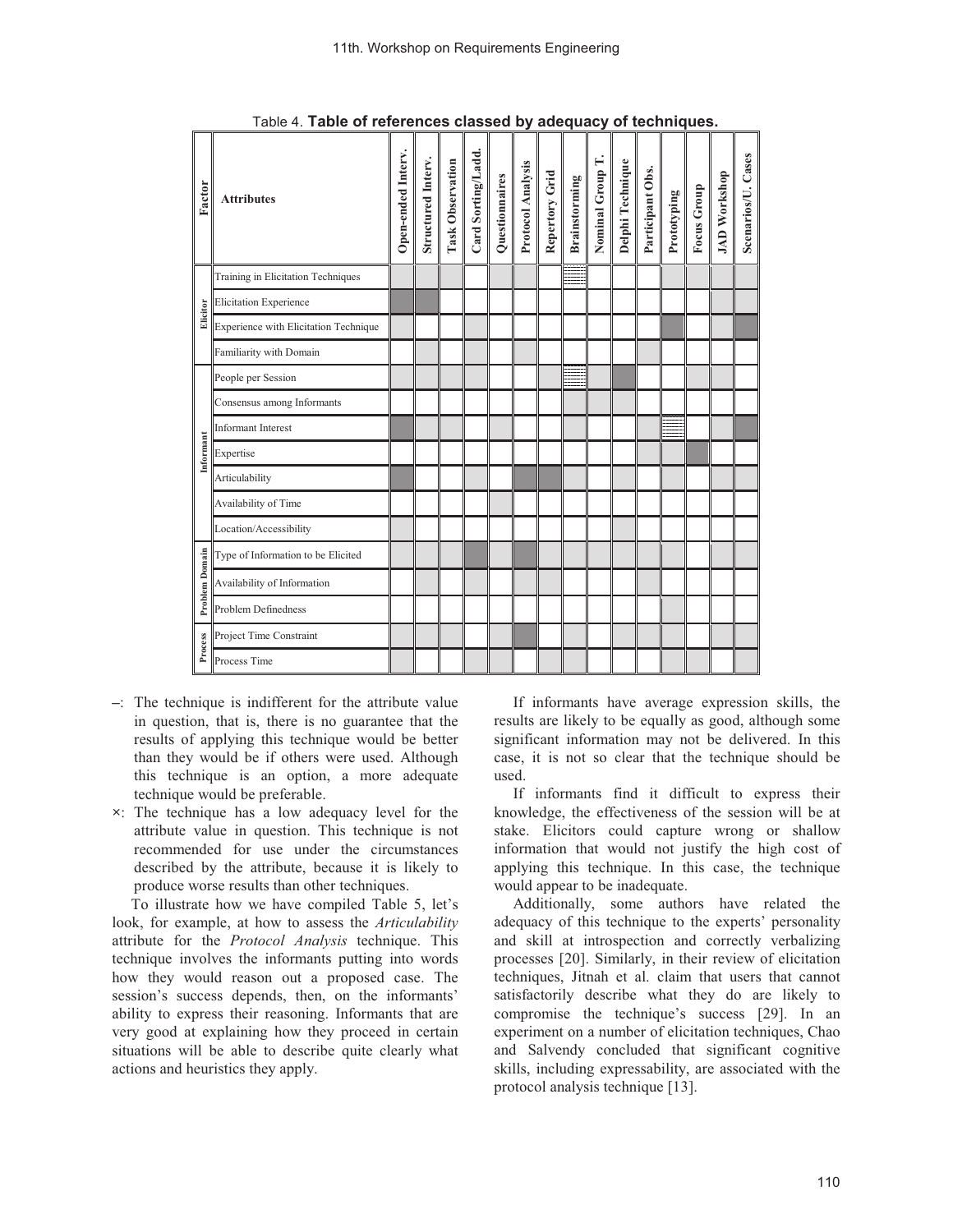| Factor    | <b>Attributes</b>                            | <b>Values</b> | Open-Ended Interv.       | Structured Interv.       | <b>Task Observation</b>  | Card Sorting/Ladd.       | Questionnaires | Protocol Analysis        | Repertory Grid           | <b>Brainstorming</b>     | Nominal Group T.         | Delphi Technique         | Participant Obs.         | Prototyping              | Focus Group           | <b>JAD Workshop</b> | Scenarios/U. Cases       |
|-----------|----------------------------------------------|---------------|--------------------------|--------------------------|--------------------------|--------------------------|----------------|--------------------------|--------------------------|--------------------------|--------------------------|--------------------------|--------------------------|--------------------------|-----------------------|---------------------|--------------------------|
|           |                                              | High          | $\sqrt{}$                | V                        | $\sqrt{}$                | $\sqrt{}$                | $\sqrt{}$      | $\sqrt{}$                | $\sqrt{}$                | $\sqrt{}$                | $\sqrt{}$                | $\sqrt{}$                | $\sqrt{}$                | $\sqrt{}$                | $\sqrt{}$             | $\sqrt{}$           | $\sqrt{}$                |
|           | Training in<br><b>Elicitation Techniques</b> | Low           | $\overline{\phantom{0}}$ | $\overline{\sqrt{2}}$    | $\sqrt{}$                | $\overline{\phantom{0}}$ | $\sqrt{}$      |                          | $\overline{\phantom{0}}$ | $\sqrt{}$                | $\sqrt{}$                | $\overline{\phantom{0}}$ | $\sqrt{}$                | $\overline{\phantom{0}}$ | ÷,                    |                     | $\overline{\phantom{0}}$ |
|           |                                              | Zero          |                          |                          |                          | $\times$                 |                | $\times$                 | $\times$                 |                          | $\times$                 | $\times$                 |                          |                          | $\times$              | $\times$            | $\overline{\phantom{0}}$ |
|           | Elicitation                                  | High          | $\sqrt{}$                | V                        | $\sqrt{}$                | $\sqrt{}$                | $\sqrt{}$      | $\sqrt{}$                | $\sqrt{}$                | $\sqrt{}$                | $\sqrt{}$                | $\sqrt{}$                | $\sqrt{2}$               | $\sqrt{}$                | $\sqrt{}$             | $\sqrt{}$           | $\sqrt{}$                |
|           | Experience                                   | Medium        | $\sqrt{}$                | $\overline{\sqrt{2}}$    | $\sqrt{}$                | $\sqrt{}$                | $\sqrt{}$      |                          | $\sqrt{}$                | L,                       | $\sqrt{}$                | $\sqrt{}$                | $\sqrt{}$                | $\sqrt{}$                | $\sqrt{}$             |                     | $\sqrt{}$                |
| Elicitor  |                                              | Low           |                          |                          | $\sqrt{}$                |                          |                | $\times$                 |                          |                          | $\sqrt{}$                | $\sqrt{ }$               | $\sqrt{}$                |                          |                       | $\times$            |                          |
|           | Experience with                              | High          | $\sqrt{}$                | $\sqrt{}$                | $\sqrt{}$                | $\overline{\sqrt{ }}$    | $\sqrt{}$      | $\sqrt{}$                | $\sqrt{}$                | $\sqrt{}$                | $\sqrt{}$                | $\sqrt{}$                | $\sqrt{}$                | $\sqrt{}$                | $\sqrt{}$             | $\sqrt{}$           | $\sqrt{}$                |
|           | Elicitation                                  | Low           | $\sqrt{}$                | $\sqrt{}$                | $\sqrt{}$                | $\sqrt{}$                | $\sqrt{}$      | $\sqrt{}$                | $\sqrt{}$                | $\sqrt{}$                | $\sqrt{}$                | $\sqrt{}$                | $\sqrt{}$                | $\sqrt{}$                | $\sqrt{}$             | $\sqrt{}$           | $\sqrt{}$                |
|           | Techniques                                   | Zero          | $\overline{\phantom{0}}$ |                          | $\sqrt{}$                | $\overline{\phantom{0}}$ | $\sqrt{}$      | $\qquad \qquad -$        | $\overline{\phantom{0}}$ |                          | $\sqrt{}$                | $\overline{\phantom{0}}$ | $\overline{\phantom{0}}$ |                          |                       | $\times$            | $\overline{\phantom{0}}$ |
|           | Familiarity with                             | High          | V                        | V                        |                          | $\sqrt{}$                | V              |                          | V                        | V                        | $\overline{\phantom{0}}$ | √                        | $\qquad \qquad -$        | V                        | V                     | V                   | $\overline{\phantom{0}}$ |
|           | Domain                                       | Low           | $\sqrt{}$                |                          |                          | $\sqrt{}$                | $\sqrt{}$      | $\sqrt{}$                |                          | $\sqrt{}$                | $\overline{a}$           | $\sqrt{}$                | $\sqrt{}$                |                          | $\sqrt{}$             | $\sqrt{}$           | $\overline{a}$           |
|           |                                              | Zero          | $\sqrt{}$                |                          | $\sqrt{}$                |                          |                | $\sqrt{}$                |                          | $\sqrt{}$                | L                        | L                        | $\sqrt{}$                | $\times$                 | $\times$              | $\times$            |                          |
|           | People per                                   | Individual    | V                        | $\sqrt{}$                | $\sqrt{}$                | $\sqrt{}$                | $\sqrt{}$      | $\sqrt{ }$               | $\sqrt{}$                | $\times$                 | $\times$                 | $\times$                 | $\sqrt{}$                | $\sqrt{}$                | $\times$              | $\times$            | $\sqrt{}$                |
|           | Session                                      | Group         |                          |                          | N                        |                          | $\sqrt{}$      |                          | V                        |                          |                          | $\sqrt{}$                | $\sqrt{}$                |                          | Ñ                     |                     |                          |
|           |                                              | Mass          | $\times$                 | $\times$                 |                          | $\times$                 | $\sqrt{}$      | $\times$                 | $\sqrt{}$                | $\sqrt{}$                | $\sqrt{}$                | $\sqrt{}$                | $\overline{\sqrt{2}}$    |                          | $\sqrt{}$             | $\sqrt{}$           |                          |
|           | Consensus among                              | High          | $\sqrt{}$                | $\sqrt{}$                | $\overline{a}$           | $\overline{\sqrt{ }}$    | $\sqrt{}$      | $\sqrt{}$                | $\sqrt{}$                | $\overline{a}$           | $\overline{\sqrt{ }}$    | $\overline{a}$           | $\overline{a}$           | $\sqrt{}$                | $\sqrt{}$             |                     | $\sqrt{}$                |
|           | Informants                                   | Low           | $\times$                 | $\times$                 | L.                       | $\times$                 | $\sqrt{}$      | $\times$                 | $\sqrt{}$                | L,                       | $\sqrt{}$                | $\sqrt{}$                | $\overline{a}$           | $\sqrt{}$                | $\sqrt{}$             |                     |                          |
|           |                                              | High          | $\sqrt{}$                | $\sqrt{}$                | $\sqrt{}$                | $\sqrt{}$                | $\sqrt{}$      | $\sqrt{}$                | $\sqrt{}$                | $\sqrt{}$                | $\sqrt{}$                | $\sqrt{}$                | $\sqrt{\phantom{a}}$     | $\sqrt{}$                | $\sqrt{}$             | $\sqrt{}$           | $\sqrt{}$                |
|           | <b>Informant</b> Interest                    | Low           | $\qquad \qquad -$        | $\overline{\phantom{0}}$ | $\sqrt{}$                | $\sqrt{}$                | $\sqrt{}$      |                          | $\sqrt{}$                | $\overline{\phantom{0}}$ | $\sqrt{}$                | $\sqrt{}$                | $\overline{\phantom{0}}$ | $\sqrt{}$                | $\sqrt{}$             | ÷                   | $\sqrt{}$                |
|           |                                              | Zero          | $\times$                 |                          | $\overline{\sqrt{ }}$    | $\overline{a}$           | $\sqrt{}$      | $\times$                 | $\sqrt{}$                | $\times$                 | $\sqrt{}$                | $\sqrt{}$                | $\times$                 |                          |                       | $\times$            | $\overline{\phantom{0}}$ |
| Informant |                                              | Expert        | $\sqrt{}$                | $\sqrt{}$                |                          | $\sqrt{}$                | $\sqrt{}$      | $\sqrt{}$                | $\sqrt{}$                | $\sqrt{}$                | $\sqrt{}$                | $\sqrt{}$                | $\sqrt{}$                | $\sqrt{}$                | $\sqrt{}$             | $\sqrt{}$           | $\sqrt{}$                |
|           | Expertise                                    | Knowledgeable | $\sqrt{}$                | $\overline{\sqrt{2}}$    | $\sqrt{}$                | $\sqrt{}$                | $\sqrt{}$      | L.                       | $\sqrt{}$                | $\sqrt{}$                | $\sqrt{}$                | $\sqrt{}$                | $\sqrt{}$                | $\sqrt{}$                | $\sqrt{}$             | $\sqrt{}$           | $\overline{\sqrt{2}}$    |
|           |                                              | Novice        | $\overline{\phantom{0}}$ |                          | $\sqrt{}$                | $\sqrt{}$                | $\sqrt{}$      | $\overline{\phantom{0}}$ | $\sqrt{}$                | N                        | $\sqrt{}$                |                          | $\sqrt{}$                | $\sqrt{}$                | $\sqrt{}$             |                     | $\sqrt{}$                |
|           | Articulability                               | High          | $\sqrt{}$                | V                        | V                        | $\sqrt{}$                | $\sqrt{}$      | $\sqrt{}$                | $\sqrt{}$                | $\sqrt{}$                | $\sqrt{}$                | $\sqrt{}$                | $\sqrt{}$                | $\sqrt{}$                | $\sqrt{}$             | √                   | $\sqrt{}$                |
|           |                                              | Medium        | $\sqrt{}$                | $\sqrt{ }$               | $\sqrt{}$                | $\sqrt{}$                | $\sqrt{}$      | $\overline{a}$           | $\sqrt{}$                | $\sqrt{}$                | $\sqrt{}$                | $\sqrt{ }$               | $\sqrt{}$                | $\sqrt{}$                | $\overline{\sqrt{2}}$ | $\sqrt{}$           | $\sqrt{}$                |
|           |                                              | Low           | $\overline{\phantom{0}}$ |                          | $\sqrt{}$                | $\sqrt{}$                | $\sqrt{}$      | $\times$                 | $\sqrt{}$                | $\times$                 | $\times$                 | $\sqrt{}$                | $\overline{\phantom{0}}$ | $\sqrt{}$                | $\times$              | $\times$            | $\equiv$                 |
|           | Availability of                              | High          | $\sqrt{}$                | $\sqrt{}$                | $\sqrt{}$                | $\sqrt{\phantom{a}}$     | $\sqrt{}$      | $\sqrt{}$                | $\sqrt{}$                | $\sqrt{}$                | $\sqrt{}$                | $\sqrt{}$                | $\sqrt{\phantom{a}}$     | $\sqrt{}$                | $\sqrt{}$             | $\sqrt{ }$          | $\sqrt{}$                |
|           | Time                                         | Low           | $\overline{\phantom{0}}$ |                          | $\sqrt{}$                | $\overline{\phantom{0}}$ | $\sqrt{}$      | $\times$                 | $\sqrt{}$                | $\times$                 | $\times$                 | $\sqrt{}$                | $\times$                 |                          | $\times$              | $\times$            | $\overline{\phantom{0}}$ |
|           | Location/                                    | Far           | $\qquad \qquad -$        |                          | $\overline{\phantom{0}}$ | $\overline{\phantom{0}}$ | V              | $\times$                 | V                        | ×                        | X                        | V                        | $\times$                 | ×                        | ×                     |                     | $\times$                 |
|           | Accessibility                                | Near          | $\sqrt{}$                | $\sqrt{}$                | $\sqrt{}$                | $\sqrt{}$                | $\sqrt{}$      | $\sqrt{ }$               | $\sqrt{}$                | $\sqrt{}$                | $\sqrt{}$                | $\sqrt{}$                | $\sqrt{}$                | $\sqrt{}$                | $\sqrt{}$             | $\sqrt{}$           | $\sqrt{}$                |
|           | Type of                                      | Strategic     | $\sqrt{}$                |                          |                          | $\times$                 | $\sqrt{}$      |                          | $\times$                 | $\sqrt{}$                | $\sqrt{}$                | $\sqrt{}$                | $\sqrt{2}$               |                          | $\sqrt{}$             | $\sqrt{}$           |                          |
|           | Information to be                            | Tactical      | $\sqrt{}$                | N                        | $\sqrt{}$                | $\times$                 | $\sqrt{}$      | $\sqrt{}$                | $\times$                 | $\sqrt{}$                | $\sqrt{}$                | $\sqrt{}$                | $\bar{\sqrt{}}$          | $\sqrt{}$                | $\sqrt{}$             | V                   | $\sqrt{}$                |
| Jomain    | Elicited                                     | Basic         |                          | $\sqrt{}$                |                          | $\sqrt{}$                | $\sqrt{}$      |                          | $\sqrt{}$                | $\times$                 | $\times$                 |                          |                          | $\sqrt{}$                |                       | $\times$            |                          |
|           | Availability of                              | More          | $\sqrt{}$                |                          | v                        | $\times$                 | ٧              | v                        | $\times$                 |                          |                          | v                        | $\sqrt{ }$               | ا.<br>v                  | $\sqrt{ }$            | $\overline{1}$      | $\sqrt{}$                |
|           | Information                                  | Less          | $\sqrt{}$                | $\sqrt{}$                | $\sqrt{}$                | $\sqrt{}$                | $\sqrt{}$      | $\times$                 | V                        | V                        | $\sqrt{}$                | $\sqrt{}$                | $\sqrt{}$                | $\sqrt{}$                | $\times$              | $\sqrt{}$           | $\sqrt{}$                |
| Problem   |                                              | Zero          | $\sqrt{}$                | $\times$                 | $\sqrt{}$                | $\times$                 | $\times$       | $\times$                 | $\times$                 | √                        | $\sqrt{}$                | $\times$                 | $\sqrt{}$                | $\times$                 | $\times$              | $\sqrt{}$           | $\sqrt{}$                |
|           | Problem                                      | High          |                          | $\sqrt{}$                | $\sqrt{}$                | $\sqrt{}$                | $\sqrt{}$      | $\sqrt{}$                | $\sqrt{}$                | $\sqrt{}$                | $\sqrt{}$                | $\sqrt{}$                | $\sqrt{}$                | $\sqrt{}$                | $\sqrt{}$             | $\times$            | $\sqrt{}$                |
|           | Definedness                                  | Low           | $\sqrt{}$                |                          | $\sqrt{}$                | $\times$                 | $\sqrt{}$      | $\times$                 | $\times$                 | $\sqrt{}$                | $\sqrt{}$                | $\sqrt{}$                |                          | $\sqrt{}$                | $\sqrt{}$             | $\sqrt{}$           |                          |
|           | Project Time                                 | High          |                          |                          | $\times$                 | $\sqrt{}$                | $\sqrt{}$      | $\times$                 | $\sqrt{}$                | $\times$                 | $\times$                 | $\times$                 | $\times$                 | $\times$                 | $\times$              | $\times$            | $\sqrt{\phantom{a}}$     |
|           | Constraint                                   | Medium        | $\sqrt{}$                | $\sqrt{}$                |                          | $\sqrt{}$                | $\sqrt{}$      | $\qquad \qquad -$        | $\sqrt{}$                |                          |                          |                          | $\overline{\phantom{0}}$ |                          |                       |                     | $\sqrt{\phantom{a}}$     |
| Process   |                                              | Low           | $\sqrt{}$                | $\sqrt{2}$               | $\sqrt{}$                | $\sqrt{}$                | $\sqrt{}$      | $\sqrt{}$                | $\sqrt{}$                | $\sqrt{}$                | $\sqrt{}$                | $\sqrt{}$                | $\sqrt{}$                | $\sqrt{}$                | $\sqrt{}$             | V                   | $\sqrt{}$                |
|           |                                              | Start         | $\sqrt{}$                |                          | √                        | $\sqrt{}$                |                | $\times$                 |                          | V                        | √                        |                          | $\sqrt{}$                |                          | V                     | V                   |                          |
|           | Process Time                                 | Middle        | $\sqrt{}$                | $\sqrt{}$                | $\overline{a}$           | $\sqrt{}$                | $\sqrt{}$      | $\sqrt{}$                | $\sqrt{}$                | $\overline{a}$           | $\sqrt{}$                | $\sqrt{}$                | $\sqrt{}$                | $\sqrt{}$                | $\sqrt{}$             | $\times$            | $\sqrt{ }$               |
|           |                                              | End           | $\sqrt{}$                |                          | $\times$                 | $\times$                 | $\sqrt{}$      | $\equiv$                 |                          | $\times$                 | $\times$                 |                          | $\times$                 |                          |                       | $\times$            | $\equiv$                 |

Table 5. **Adequacy of elicitation techniques for contextual characteristics.**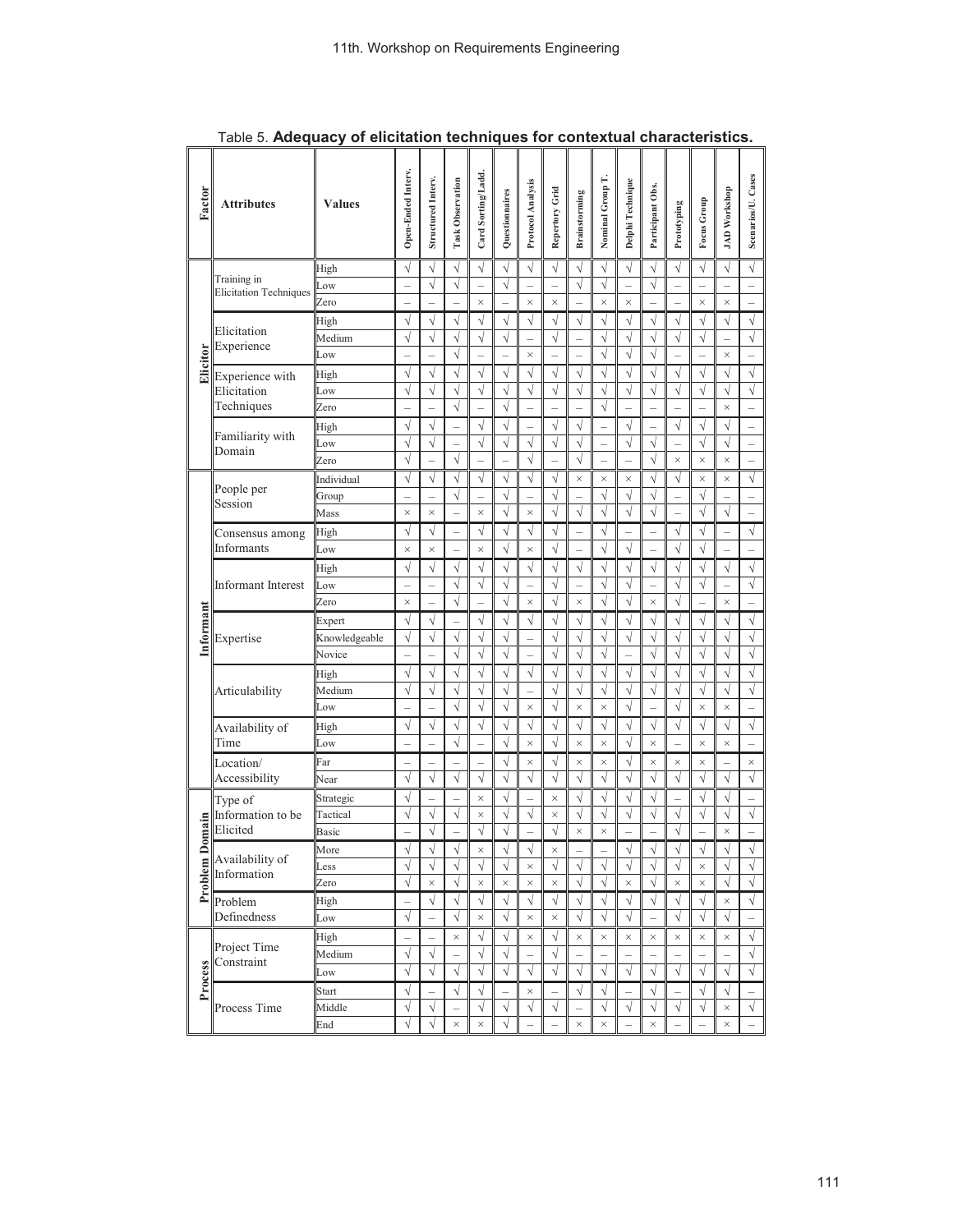For all these reasons, the protocol analysis technique is *recommended* for use with informants that have a *high* articulability score. If the informant's articulability is *medium*, the use of the technique is *indifferent*. This technique is *not recommended* for use with informants that have a *low* articulability rating. We have analysed the other attributes/techniques similarly.

# **5. Discussion and Conclusions**

Of the literature surveyed for this study (360 sources), only around 5% (17 papers) contained information about contextual attributes that influence the adequacy of elicitation techniques.

Another 15% (52 papers) provided information about the circumstances under which it is preferable to apply (or not apply) a given elicitation technique.

From the information on contextual attributes, we obtained 11 accepted and modified attributes, to which we added another 5 new attributes, totalling 16 attributes. From the literature on technique adequacy, we obtained 158 expert opinions on how adequate a given technique is under certain circumstances (attribute value), and 19 results from empirical studies supporting the same number of prescribed uses.

For the 15 chosen techniques and the 16 selected attributes, totalling 240 required adequacy values, we found: an expert opinion for 80 (33%), an empirical sign for 14 (5.8%) and empirical evidence for  $3(1.2\%)$ of the required prescriptions.

For the other 143 cases (60%), we found no reference to their prescribed use in the literature. So, despite the pressing need for guidelines on elicitation technique selection, much more research still has to be done on the selection of the most adequate techniques for use in the elicitation process.

Even though more research is required, the framework proposed here can help practitioners to select what technique to apply in a given elicitation session. To do this, the requirements engineer should analyse the context to be able to assign values to the attributes. This assessment defines a scenario on which to apply Table 5. By instantiating Table 5 for their particular case, developers will get a set of elicitation techniques that are adequate for use in the next elicitation session.

## **6. References**

[1] Kotonya, G., and I. Sommerville. Requirements Engineering: Processes and Techniques. John Wiley and Sons, 1998.

[2] Kovitz, B. Practical Software Requirements. Manning Publications Co. 1998.

[3] Loucopoulos, P., and V. Karakostas. Systems Requirements Engineering. McGraw-Hill, pp. 1995.

[4] Goguen, J., and C. Linde. "Techniques for Requirements Elicitation". International Symposium on Requirements Engineering, Los Alamitos, California: IEEE Computer Society Press, January 1993, pp. 152-164.

[5] Beyer, H. and Holtzblatt, K. "Apprenticing with the Customer". Communications of the ACM, 38, 5 (May 1995), pp.45-52.

[6] Lloyd, W.J. "Tools and Methods for effective distributed requirements engineering: an empirical study". Master Thesis. Virginia Tech, 2002. Available at: http://scholar.lib.vt.edu/theses/available/etd-07262001- 110924/ 2001.

[7] Dhaliwal Jasbir Singh and Izak Benbazat. "A framework for the comparative evaluation of knowledge acquisition tools and techniques". Knowledge-Acquisition. vol.2, no.2; June 1990. pp.145-166.

[8] Agarwal R. and Tanniru M. "Knowledge Acquisition using Structured Interviewing: an Empirical Investigation". Journal of Management Information Systems, 7, 1. Summer 1990, 123-140. 1990.

[9] Byrd, T.A., Cossick, K.L. and Zmud, R.W. "A Synthesis of Research on Requirements Analysis and Knowledge Acquisition Techniques" MIS Quarterly, 16, 117-138. 1992. [10] Maiden, N., and G. Rugg. "Knowledge Acquisition Techniques in Requirements Engineering". In Proc. of the Workshop on Requirements Elicitation for Systems Specification, Keele, UK, July 1994.

[11] Roberta M. Roth and William C. Wood II. "Knowledge Acquisition from single versus multiple experts: a field study comparison using the Delphi technique". The Journal of Knowledge Engineering. Volume 6, Number 3. Fall. 1993. [12] Burton-AM; Shadbolt-NR; Rugg-G; Hedgecock-AP. "The efficacy of knowledge elicitation techniques: a comparison across domains and levels of expertise". Knowledge-Acquisition. vol.2, no.2; June; p.167-78. 1990. [13] Chao-C-J; Salvendy-G. "Impact of cognitive abilities of experts on the effectiveness of elicited knowledge". Behaviour-and-Information-Technology. vol.14, no.3; May-June 1995; p.174-82. 1995.

[14] Browne G. J., Rogich M. B. "An empirical investigation of user requirements elicitation: comparing the effectiveness of prompting techniques". Journal of Management Information Systems. vol.17, no.4, Spring 2001. p.223-49. 2001.

[15] McCloskey-BP; Geiwitz-J; Kornell-J. "Empirical comparisons of knowledge acquisition techniques". Proceedings of the Human Factors Society 35th Annual Meeting. Human Factors Soc, Santa Monica, CA, USA; 2 vol. xxiii+1631 pp. p.268-72 vol.1. 1991.

[16] Kim J. and J. Courtney. "A survey of knowledge acquisition techniques and their relevance to managerial problem domains". Decision Support Systems, 4, 269-284. 1988.

[17] Grabowski M. "Knowledge acquisition methodologies: survey and empirical assessment". In Proceedings of the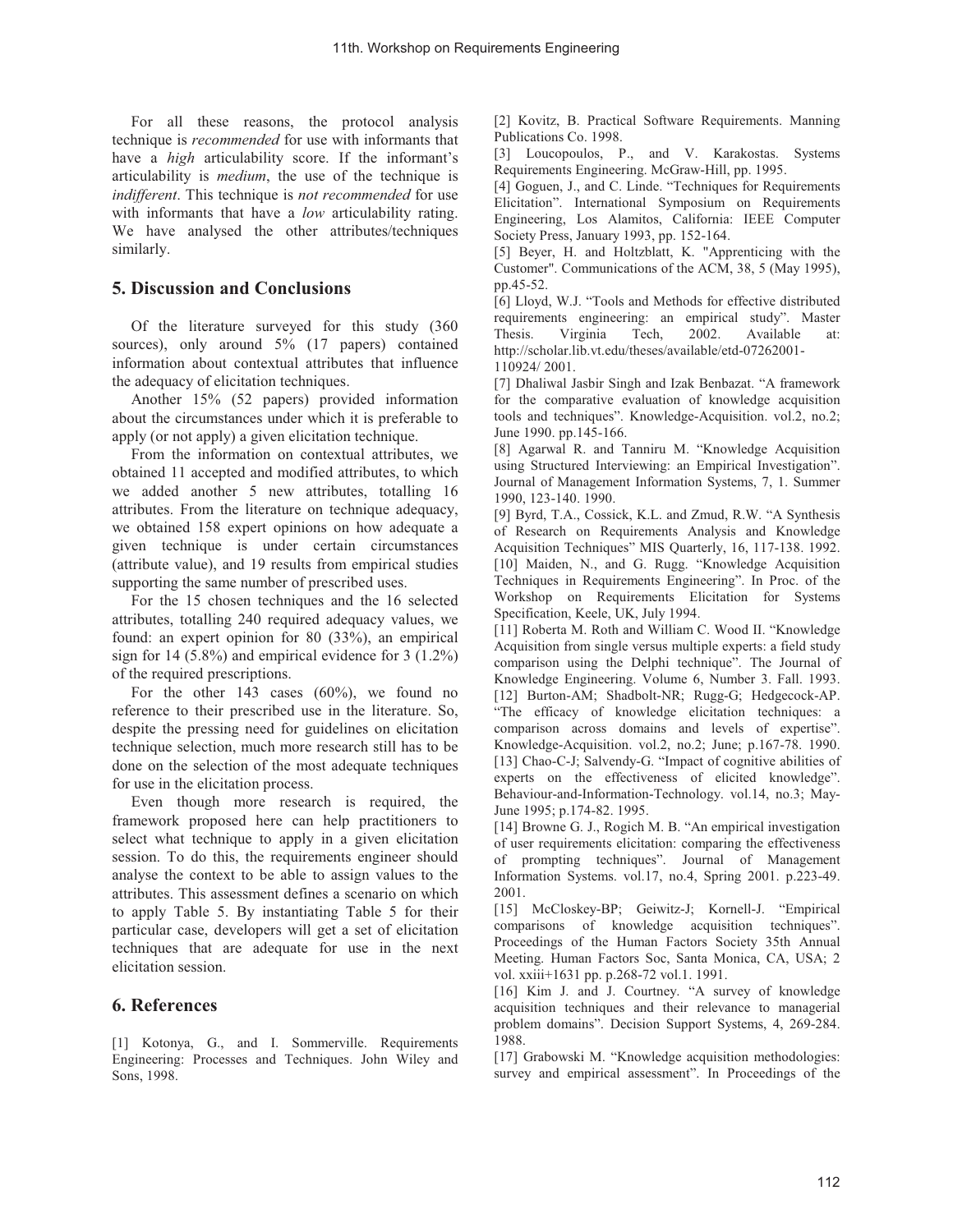Ninth International Conference on Information Systems, pages 47-54. 1988.

[18] Shadbolt, N. R and Burton, A. M. "Empirical Studies in Knowledge Elicitation". ACM-SIGART Special Issue on Knowledge Acquisition 108. 1989.

[19] Fazlollahi, B. and Tanniru, M. R. "Selecting a requirements determination methodology-contingency approach revisited". Information and Management, 21:5, pp. 291-303. 1991.

[20] Wagner W. P., Q. B. Chung & M.K. Najdawi. "The impact of problem domains and knowledge acquisition techniques: a content analysis of P/OM expert system case studies". Expert Systems with Applications, 24, p. 79-86. 2003.

[21] Holsapple C. and V. Raj. "An exploratory study of two KA methods". Expert Systems, 11 (2), 77-87.1994

[22] Keil M. and Carmel E. "Customer-Developer Links". Communications of the ACM, 38, 5 (May 1995), pp. 33-44. [23] Batista & Carvalho 2003

[24] Pan Dong, Zhu David and Johnson Kim. "Requirements Engineering Techniques". http://sern.ucalgary.ca/~springl/ seng611/Seng611.html 1997.

[25] Cooke N. "Varieties of knowledge elicitation techniques". International-Journal-of-Human-Computer-Studies. vol.41, no.6; Dec. 1994; p.801-49.1994.

[26] Scott A., Clayton J., Gibson E. A Practical guide to Knowledge Acquisition. Addison-Wesley. 1991.

[27] Davis, A., and A. Hickey, "A Tale of Two Ontologies: The Basis for Systems Analysis Technique Selection", Journal of Database Management. 2002.

[28] Christel M. and K. Kang. "Issues in Requirements Elicitation". (SEI Technical Report No: SEI-92-TR-012). Carnegie Mellon Software Engineering Institute. September 1992.

[29] Jitnah D., J. Han and P. Steele. "Software Requirements Engineering: An Overview". Technical Report 95-04, Peninsula School of Computing and Information Technology, Monash University, Melbourne, Australia, September 1995.

[30] Kotonya, G., and I. Sommerville, Requirements Engineering: Processes and Techniques. John Wiley and Sons, 1998.

[31] Hart A. Knowledge acquisition for expert systems. Mc Graw-Hill. 1986.

[32] Hoffman R. The problem of extracting the knowledge of experts from the perspective of experimental psychology. The AI Magazine, 8, 53-66. 1987.

[33] Methods for User-Orientated Requirements Specification. Deliverable D3.2. Requirements Engineering and Specification in Telematics: RESPECT. Human Factors Research Group. University College Cork. 1997.

[34] Geiwitz, J., Klatsky, R., McCloskey, B. "Knowledge Acquisition for Expert Systems: Conceptuals and Empirical Comparisons". Santa Barbara. Anacapa Science. 1988.

[35] Requirements engineering: a good practice guide / Ian Sommerville and Pete Sawyer. Chichester : John Wiley & Sons, 2004.

[36] Alexander Ian and Richard Stevens. Writing better requirements. Boston : Addison-Wesley, cop. 2002.

[37] Preece J., Rogers Y., Sharp H., Benyon D., Holland S., Carey T. Human- Computer Interaction. 1994.

[38] The design, analysis and interpretation of repertory grids", in M:L:G. Shaw (Ed.) Recent Advances in Personal Construct Psychology, Academic Press. London. 1981.

[39] McGeorge P., Rugg G. "The uses of 'contrived' knowledge elicitation techniques". Expert-Systems. vol.9, no.3; Aug. 1992; p.149-54. 1992.

[40] Boose J.H. "A Survey of Knowledge Acquisition Techniques and Tools". Knowledge Acquisition, 1 (1), pp. 3- 37. 1989.

[41] Burton A., Shadbolt N., Hedgecock A., Rugg G. "A formal evaluation of knowledge elicitation techniques for expert systems: domain 1". Research and Development in Expert Systems IV. Proceedings of Expert Systems '87, Seventh Annual Technical Conference of the British Computer Society Specialist Group on Expert Systems. Cambridge Univ. Press, Cambridge, UK; 1988; vi+288 pp. p.136-45. 1988.

[42] Burton A., Shadbolt N., Rugg G., Hedgecock A. "Knowledge elicitation techniques in classification domains". ECAI 88. Proceedings of the 8th European Conference on Artificial Intelligence. Pitman, London, UK; 1988; xvi+739 pp. p.85-90. 1988.

[43] Didar Zowghi, Chad Coulin. Engineering and Managing Software Requirements. Aurum, Aybuke and Claes Wohlin (eds). Springer-Verlag. 2005.

[44] Liou Y. I. "Collaborative knowledge acquisition". Expert Systems with Applications. Vol. 5. pp 1-13. Pergamon Press Ltd. 1992.

[45] Isaksen Scott. "A Review of Brainstorming Research: Six Critical Issues for Inquiry". Creative Problem Solving Group. Buffalo. 1998.

[46] Offner A., Kramer T. & Winter J. "The effects of facilitation, recording, and pauses on group brainstorming". Small Group Research, 27, 283-298. 1996.

[47] Oxley N., Dzindolet M., & Paulus P. "The effects of facilitators on the performance of brainstorming groups". Journal of Social Behavior and Personality". 11, 633-646. 1996.

[48] Osborne, A. F. Applied Imagination. New York: Charles Scribner's Sons. 1953.

[49] Delbecq A., Van de Ven A., & Gustafson D. "Group Techniques for Programme Planning".

[50] Delbecq, A.L., Van de Ven, A.H. "Nominal group techniques for involving clients and resource experts in program planning", Academy of Management Proceedings, pp.208-27. 1970.

[51] Chen W. "Toward an ideal competency-based computer science teacher certification program: the Delphi approach". Communications of ACM. 1989.

[52] Saiedian H., Dale R. "Requirements engineering: making the connection between the software developer and customer". Information-and-Software-Technology. vol.42, no.6; 15 April 2000; p.419-28. 2000.

[53] Beyer, H., and Holtzblatt, K., "Apprenticing with the Customer". Communications of the ACM, 38, 5 (May 1995), pp.45-52.